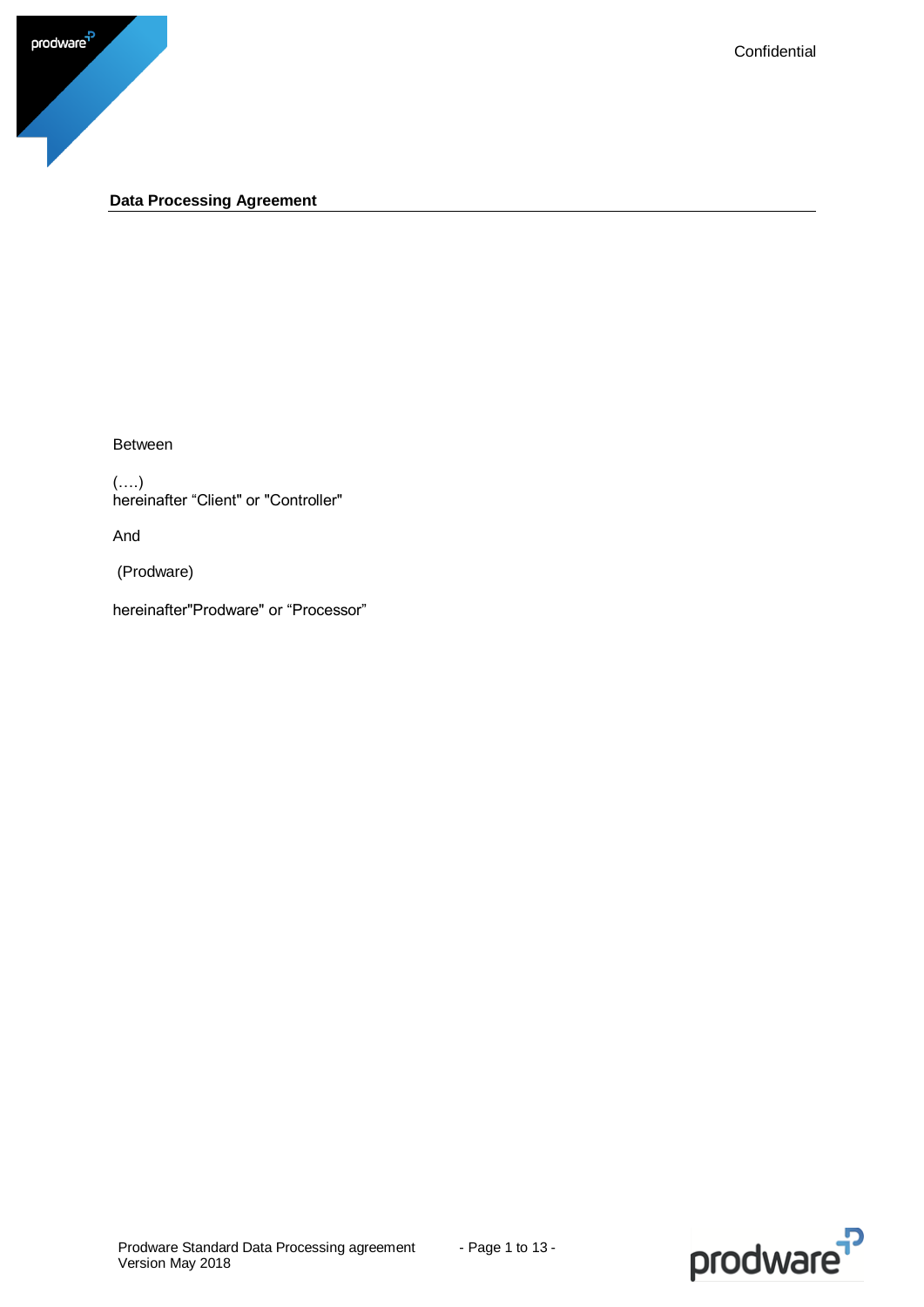# Table of contents

| 1.  |                                                                                  |
|-----|----------------------------------------------------------------------------------|
| 2.  |                                                                                  |
| 3.  |                                                                                  |
| 4.  |                                                                                  |
| 5.  |                                                                                  |
| 6.  |                                                                                  |
| 7.  |                                                                                  |
| 8.  |                                                                                  |
| 9.  |                                                                                  |
| 10. |                                                                                  |
| 11. |                                                                                  |
| 12. |                                                                                  |
| 13. |                                                                                  |
| 14. |                                                                                  |
| 15. |                                                                                  |
| 16. |                                                                                  |
| 17. |                                                                                  |
| 18. |                                                                                  |
| 19. |                                                                                  |
| 20. |                                                                                  |
|     |                                                                                  |
|     | Annex 2: Technical and organisational measures In accordance with Art. 32 GDPR10 |
|     |                                                                                  |

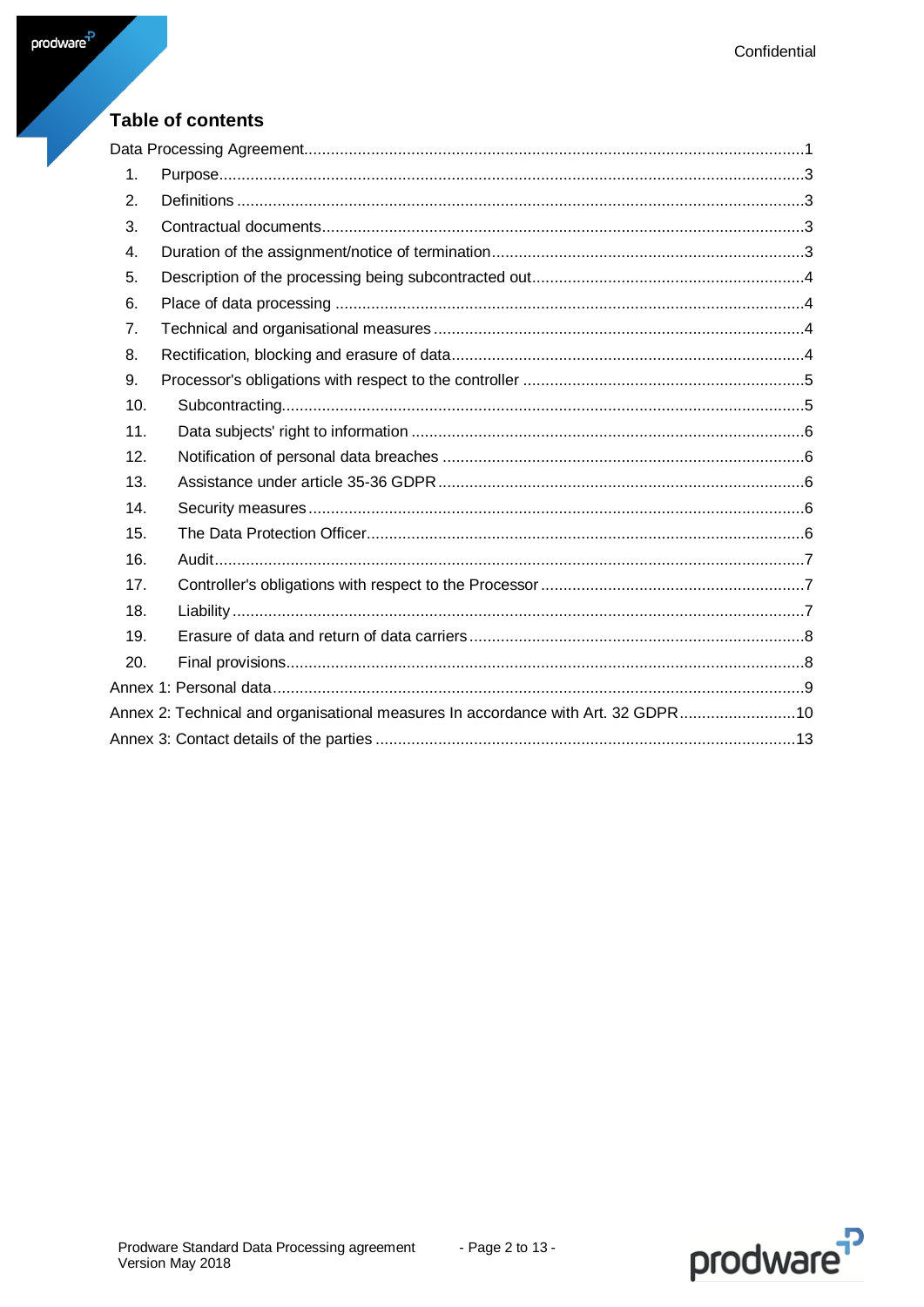### <span id="page-2-0"></span>**1. Purpose**

prodware<sup>-</sup>

- 1. The Client and Prodware have entered into one or several contracts for the provision of IT services (hereinafter "the Main Contracts" ). As Prodware may have access to personal data in rendering these services or needs such access in order to perform the assignment, the Client as Controller, and Prodware as Processor, require a contractual agreement (hereinafter "the Amendment") concerning the processing carried out on behalf of The Client, pursuant to Art, (28) (3) sentence 1 of the General Data Protection Regulation (GDPR).
- 2. The purpose of these clauses is to define the conditions in which the Processor undertakes to carry out, on the Controller's behalf, the personal data processing operations defined below.
- 3. As part of their contractual relations, the Parties shall undertake to comply with the applicable regulations on personal data processing and, in particular, Regulation (EU) 2016/679 of the European Parliament and of the Council of 27 April 2016 which is applicable from 25 May 2018 (hereinafter "the General Data Protection Regulation").

This Data Processing Agreement applies to the separate signed Main Contracts between Prodware and the Client, which purposes belong to the range of the following services:

- Implementation, development, migration, outsourcing, and/or intellectual services
- Hosting services
- Licence and Hardware
- Support and Maintenance services

#### <span id="page-2-1"></span>**2. Definitions**

The concepts and terms contained in this Data Processing Agreement relating to personal data processing shall have the same meaning as stipulated in the GDPR.

#### <span id="page-2-2"></span>**3. Contractual documents**

This Amendment and its Annexes constitute the entire Data Processing Agreement between the Parties. It replaces all previous agreements relating to its object. Any prior agreements between the Parties relating to personal data, are not binding on the Parties.

The contractual documents must be interpreted as forming a coherent and inseparable whole, with each of them complementing and being explicit in both technical and legal terms. In the case of a divergence between these documents, the decreasing order of priority is defined as follows:

- This document.
- Annex 1 Personal Data
- Annex 2 Technical and organisational measures In accordance with Art. 32 GDPR
- Annex 3 Contact details of the parties

Some of the contractual documents may be amended or enriched during the fulfilment of the Amendment. In any event, these amendments or enrichments must be covered by an amendment signed by the Parties. No modifications may be made to the Amendment and its Annexes without a document signed by both Parties.

#### <span id="page-2-3"></span>**4. Duration of the assignment/notice of termination**

1. The duration of the assignment, (term of the contract) depends on the duration of the service agreement under the Main Contracts.

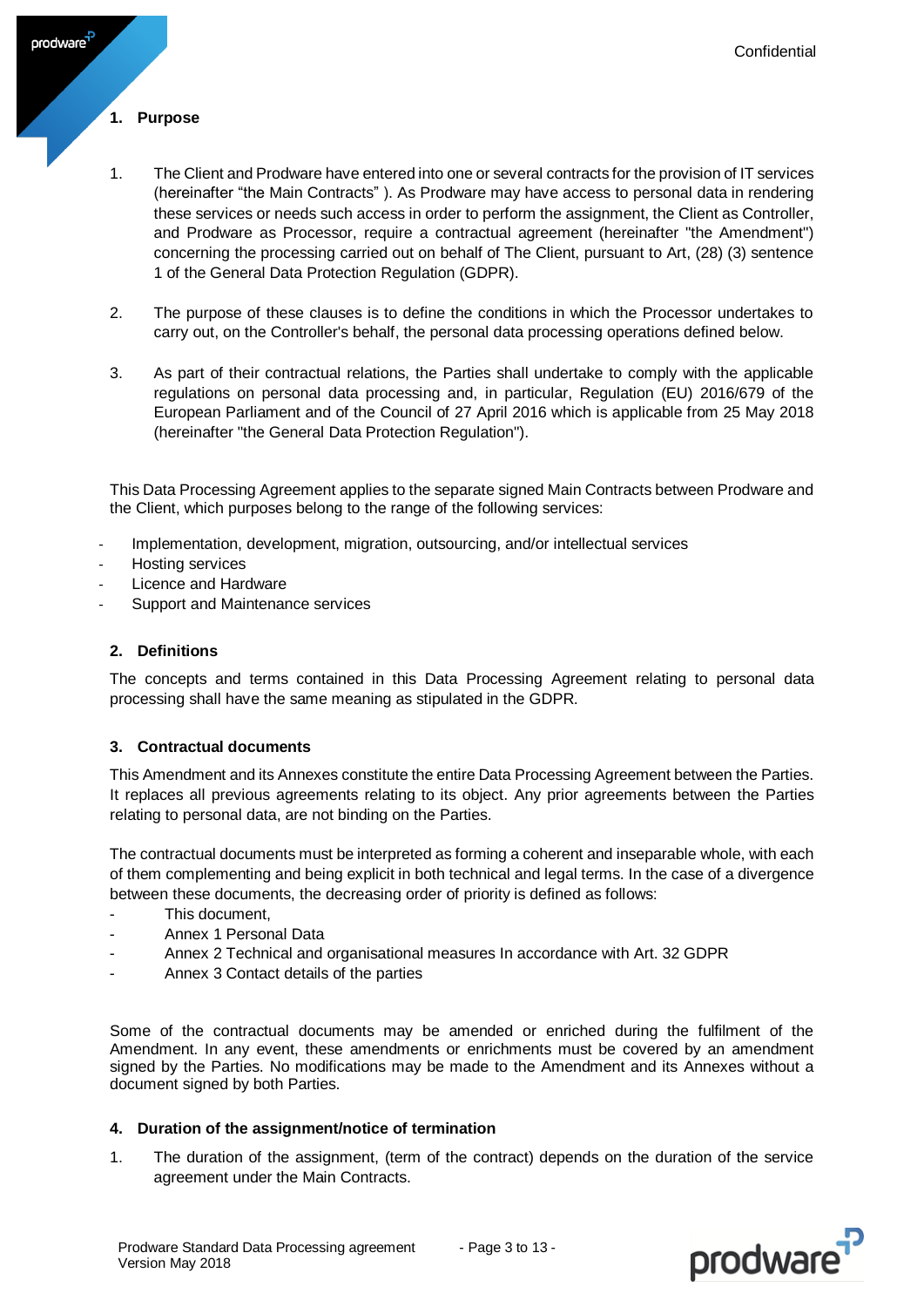- 2. The termination of this Amendment therefore depends on the provisions concerning the duration and the termination of the Main Contracts. Notice to terminate the Main Contracts shall also have the effect of terminating this Amendment.
- 3. Furthermore, the premature termination of this Amendment without notice shall be permissible in the event of a serious breach of statutory or contractual data protection provisions, insofar as the Contracting Party in question cannot reasonably be expected to continue this Amendment.
- 4. The parties acknowledge that the termination of the Amendment at any time and for any reason, does not exempt them from their obligations relating to the collection, processing and use of personal data on behalf of another.

### <span id="page-3-0"></span>**5. Description of the processing being subcontracted out**

- 1. The Processor is authorised to process, on behalf of the controller, the necessary personal data for providing the service(s) covered by the Main Contracts.
- 2. The nature of operations carried out on the data is the one described in Main Contracts.
- 3. The purpose(s) of the processing is (are) the one described in the Main Contracts.
- 4. Categories of personal data are described in Annex 1
- 5. To perform the service covered herein, the controller shall provide the Processor with all the necessary information

### <span id="page-3-1"></span>**6. Place of data processing**

prodware<sup>7</sup>

The data shall be processed by the Processor only in the territory of the European Economic Area , or in a member state of the European Economic Area.

- 1. Every transfer of personal data to a third country or to international organisations shall require the Client's prior agreement, and will be only permitted if the special conditions set out in Art. 44 to 50 GDPR have been fulfilled.
- 2. The Processor may not transfer personal data to a third country or an international organisation unless it has provided appropriate safeguards, including the signing of Standard Contractual Clauses between the controller and the recipient of the personal data in the third country, and on condition that enforceable data subject rights and effective legal remedies for data subjects are available.
- 3. Therefore, by signing this Data processing agreement, the Customer as data exporter, explicitly gives to Prodware a clear and general mandate to sign, in his name and on his behalf, the 2010 standard contractual clauses with the data importer, which is a Prodware's non-EEA-based subprocessor.

#### <span id="page-3-2"></span>**7. Technical and organisational measures**

- 1. Prodware shall take suitable technical and organisational measures to ensure a level of security appropriate to the risk, and must maintain these measures for the duration of the contract. Prodware guarantees that it has carried out the technical and organisational measures specified in **Annex 2** to this agreement.
- 2. The technical and organisational measures are subject to the current state of technology and technical progress. In this regard, Prodware is permitted to implement adequate alternative measures. These measures may not fall below the level of security of the stipulated measures. Material changes must be documented.

#### <span id="page-3-3"></span>**8. Rectification, blocking and erasure of data**

1. Prodware shall only rectify, erase or block data processed on behalf of another, if instructed to do so by the Client's written request. Copies may only be made with the Client's prior agreement. However, this does not include copies that are necessary to ensure proper data processing and for the proper provision of the services in accordance with the Main Contracts, nor copies that are necessary in order to comply with the statutory retention requirements.

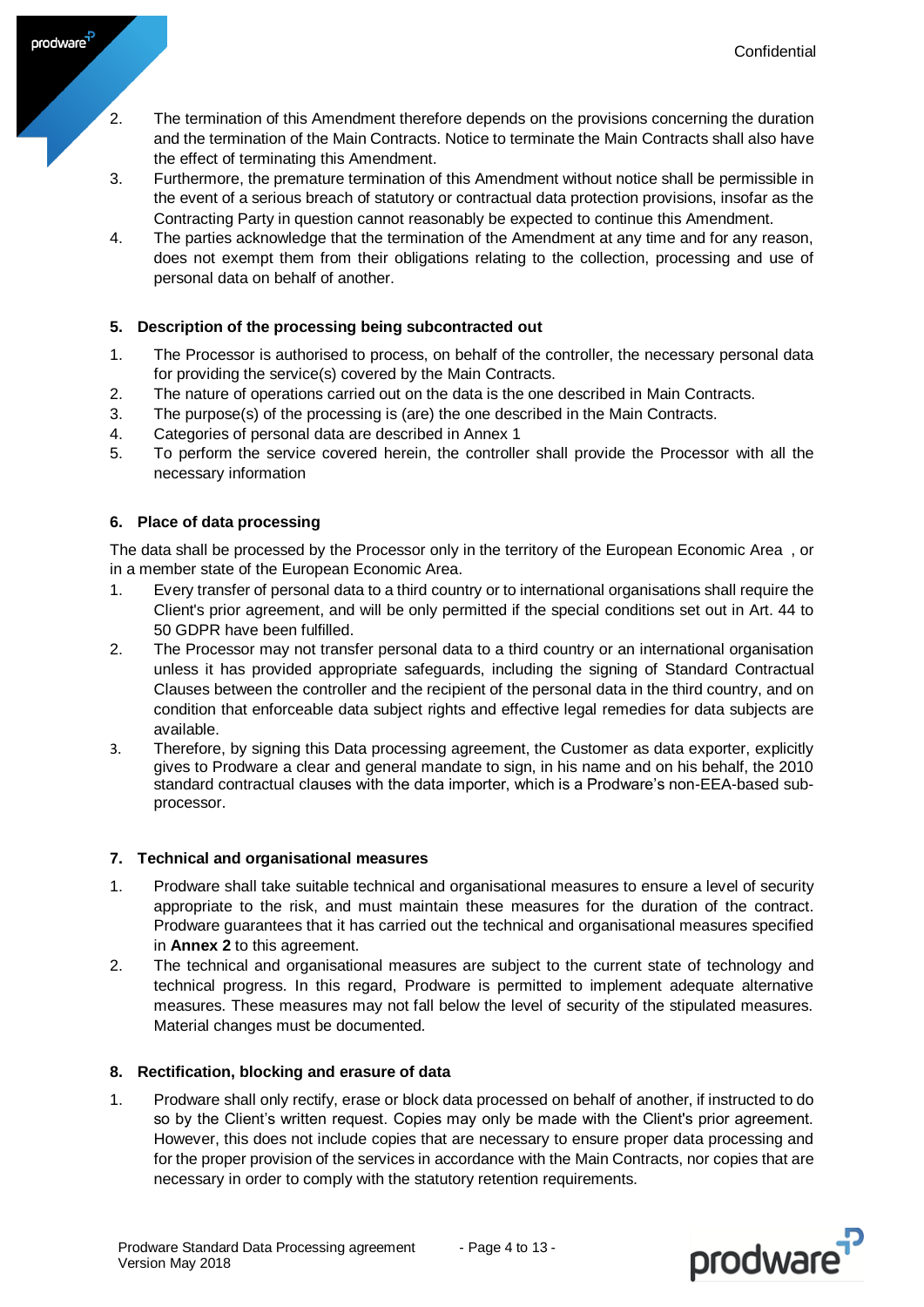- 2. If a data subject should contact Prodware directly for the purpose of rectifying or erasing their data, Prodware shall pass on this request to the Client without delay.
- 3. These two commitments are applicable solely where the hosting of the customer's personal data is provided by Prodware.
- 4. GDPR activities that requires additional Prodware services can be provided at the tariff conditions in effect at the time of the request.

### <span id="page-4-0"></span>**9. Processor's obligations with respect to the controller**

The Processor shall undertake to:

prodware<sup>7</sup>

- 1. process the data solely for the purpose(s) subject to the sub-contracting
- 2. process the data in accordance with the documented instructions from the controller appended hereto. Where the Processor considers that, an instruction infringes the General Data Protection Regulation or of any other legal provision of the Union or of Member States bearing on data protection, it shall immediately inform the controller thereof. Moreover, where the Processor is obliged to transfer personal data to a third country or an international organisation, under Union law or Member State law to which the Processor is subject, the Processor shall inform the controller of that legal requirement before processing, unless that law prohibits such information on important grounds of public interest
- 3. guarantee the confidentiality of personal data processed hereunder
- 4. take into consideration, in terms of its tools, products, applications or services, the principles of data protection by design and by default
- 5. ensure that the persons authorised to process the personal data hereunder:
	- a. have committed themselves to confidentiality or are under an appropriate statutory obligation of confidentiality
	- b. receive the appropriate personal data protection training

Compliance with approved codes of conduct in accordance with Art. 40 of the General data protection regulation, or an approved certification mechanism in accordance with Art. 42 of the General data protection regulation may be used as proof of sufficient guarantees within the meaning of Art. 28 of the General data protection regulation.

### <span id="page-4-1"></span>**10. Subcontracting**

Insofar as Prodware wishes to include Sub-Processor in the processing or Use of the Client's personal data, the following conditions shall apply:

- 1. The Processor may engage another Processor (hereinafter "the Sub-Processor") to conduct specific processing activities. In this case, the Processor shall inform the Controller of any intended changes concerning the addition or replacement of other Sub-processors either via an email, either through the Prodware GDPR portal [\(https://gdpr.prodwaregroup.com/fr\)](https://gdpr.prodwaregroup.com/fr). This website is available via Internet and proposes an automatic notification mechanism in case of update if the Controller logs in.
- 2. This information must clearly indicate which processing activities are being Sub-contracted out, the name and contact details of the Sub-Processor and the effective dates of the Subcontract.
- 3. By signing this Amendment, the Controller approves the Sub-processors which were defined by the Processor.
- 4. The Controller has seven days from the date on which it receives said information to object thereto.
- 5. The Sub-Processor is obliged to comply with the obligations hereunder on behalf of and on instructions from the controller.
- 6. It is the initial Processor's responsibility to ensure that the Sub-Processor provides the same sufficient guarantees to implement appropriate technical and organisational measures in such a manner that processing meets the requirements of the General Data Protection Regulation.

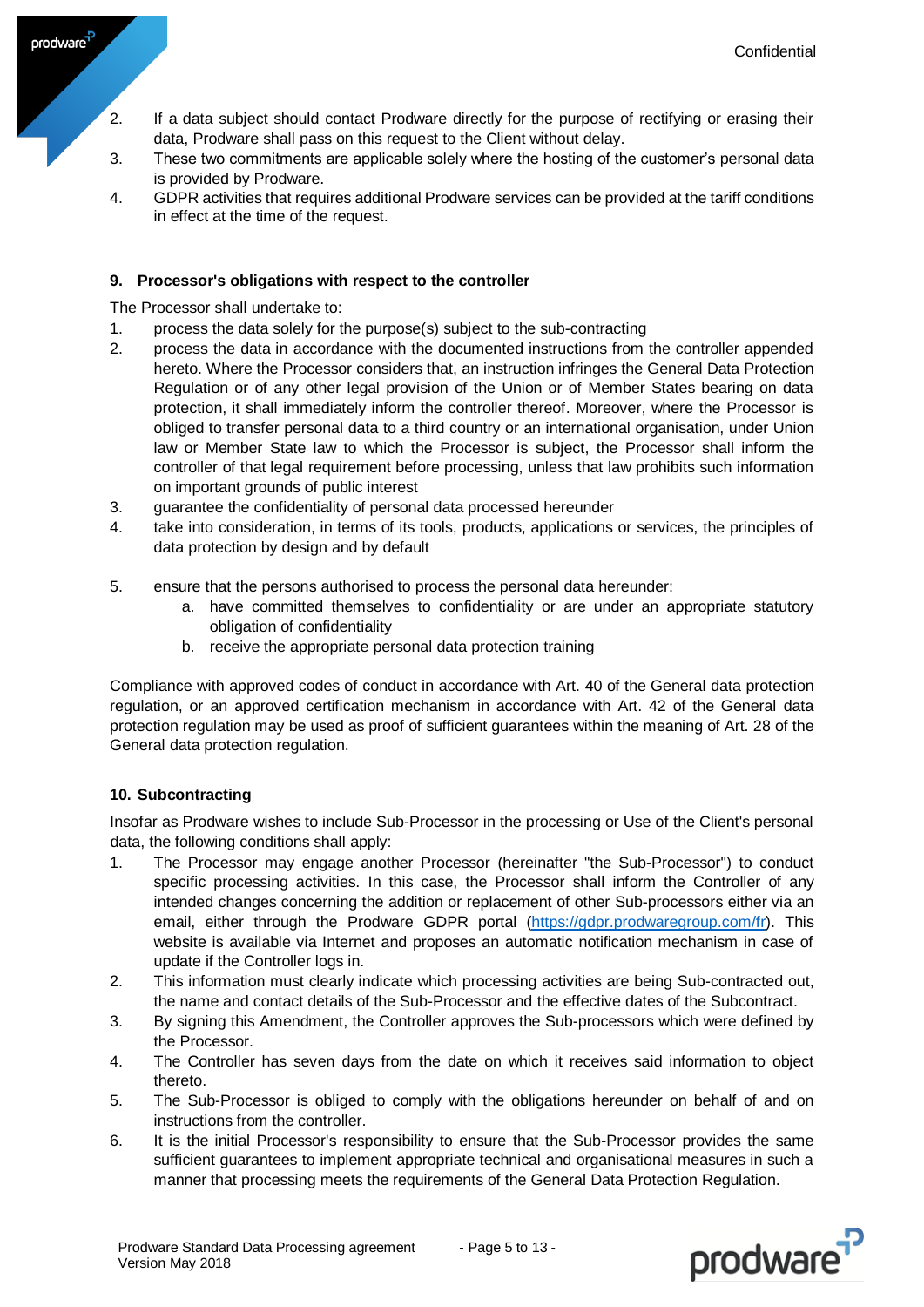- 7. Where the Sub-Processor fails to fulfil its data protection obligations, the initial Processor remains fully liable with regard to the controller for the Sub-Processor's performance of its obligations.
- 8. Services that Prodware commissions from third parties as supplementary work in support of the assignment shall not be regarded as sub-contracting within the meaning of this provision. This includes such services as telecommunication services, maintenance and user services, cleaners, auditors or the removal of data carriers. However, Prodware must form appropriate and lawful contractual agreements and take control measures in order to guarantee the protection and security of the Client's data in the case of supplementary work by third parties.

### <span id="page-5-0"></span>**11. Data subjects' right to information**

prodware<sup>-</sup>

It is the Controller's responsibility to inform the data subjects concerned by the processing operations at the time data are being collected.

The Processor shall assist the Controller, insofar as this is possible, for the fulfilment of its obligation to respond to requests for exercising the data subject's rights: right of access, to rectification, erasure and to object, right to restriction of processing, right to data portability, right not to be subject to an automated individual decision (including profiling).

Where the data subjects submit requests to the Processor to exercise their rights, the Processor must forward these requests as soon as they are received by email to a contact designated by the Controller.

GDPR activities that requires additional Prodware services can be provided at the tariff conditions in effect at the time of the request.

#### <span id="page-5-1"></span>**12. Notification of personal data breaches**

- 1. The Processor shall notify the Controller of any personal data breach not later than 48 hours after having become aware of it and via an email sent to the customer's contact defined in **Annex 3**.
- 2. Said notification shall be sent along with any necessary documentation to enable the Controller, where necessary, to notify this breach to the competent supervisory authority.

#### <span id="page-5-2"></span>**13. Assistance under article 35-36 GDPR**

- 1. Processor shall provide Controller with reasonable assistance needed to fulfil Customer's obligation under article 35 of the GDPR to carry out a data protection impact assessment related to Customer's use of the services, to the extent Customer does not otherwise have access to the relevant information, and to the extent, such information is available to Processor.
- 2. Processor shall provide reasonable assistance to Controller in the cooperation or prior consultation with the Supervisory Authority, to the extent required under article 36 of the GDPR.
- 3. This assistance will be provided at the tariff conditions in effect at the time of the request.

#### <span id="page-5-3"></span>**14. Security measures**

The Processor undertakes to process the personal data covered by the contract in such a way as to guarantee appropriate security and confidentiality. The details of the implemented security measures are given in **Annex 2**.

#### <span id="page-5-4"></span>**15. The Data Protection Officer**

The Processor has designated a data protection officer in accordance with article 37 of the GDPR. The name and contact details of the the DPO will be communicated in Annex 3..

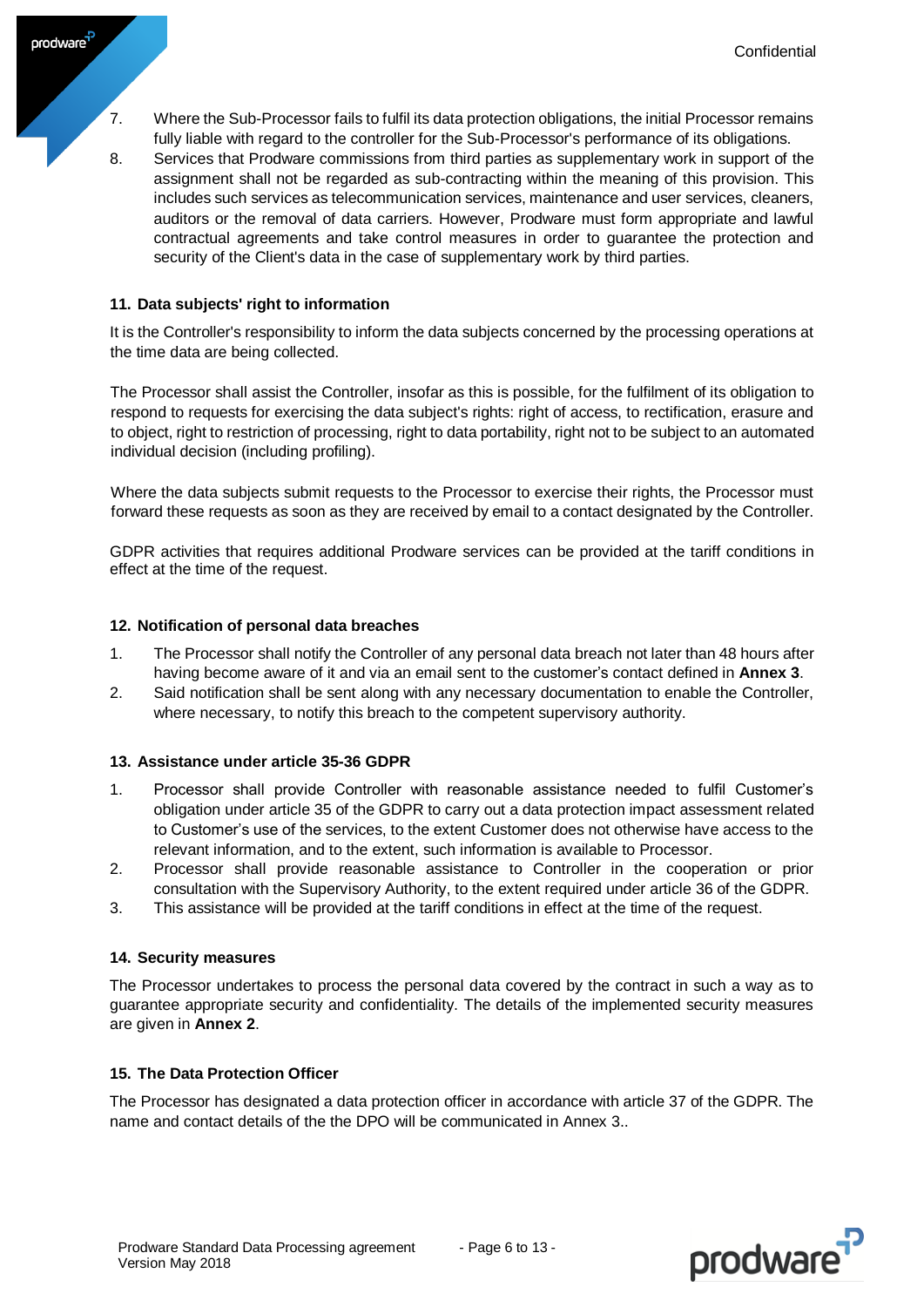### <span id="page-6-0"></span>**16. Audit**

prodware<sup>7</sup>

- 1. The Processor will provide the Controller with all necessary information to prove compliance with the obligations set out in this Article and to allow and give reasonable support to audits, including inspections which shall be carried out by the Controller or a third party auditor commissioned by the Controller. Any third party auditor shall be expressly approved by Prodware.
- 2. In addition to the parties agree that the on-site audits (described in Clause 9 and Clause 17 of this Amendment) shall be carried out in accordance with the following specifications:
- 3. Following any notice by Client to Prodware of an actual or reasonably suspected unauthorized disclosure of Personal Data, upon Controller's reasonable belief that Processor is in breach of its obligations in respect of protection of Personal Data under this Amendment, or if such on-site audit is required by Controller's Supervisory Authority, Controller may contact Processor to request an on-site audit relevant to the protection of Personal Data.
- 4. Any such request shall occur no more than once annually, save in the event of an actual or reasonably suspected unauthorised access to Personal Data. Client shall reimburse Processor for any time expended for any such on-site audit at the Processor Group's then-current professional services rates, which shall be made available to Client upon request. Before the commencement of any such on-site audit, Client and Processor shall mutually agree upon the scope, timing, and duration of the audit in addition to the reimbursement rate for which Client shall be responsible. All reimbursement rates shall be reasonable, taking into account the resources expended by Processor.
- 5. Client shall promptly notify Processor with information regarding any non-compliance discovered during the course of an audit.

### <span id="page-6-1"></span>**17. Controller's obligations with respect to the Processor**

In accordance with Art. 5 (2) GDPR, the Client as Controller shall be responsible for compliance with the principles set out in Art. 5 (l) GDPR governing the processing of Personal Data (accountability). The Client, as the owner of the data and the owner of all possible rights, shall comply with the following obligations :

- 1. The Client shall provide Prodware with the data that it needs for the provision of the services under the Main Contracts in good time and shall also be responsible for the quality of the data.
- 2. The Client shall document, in writing, any instruction bearing on the processing of data by the Processor.
- 3. The Client shall immediately notify Prodware of any errors or irregularities that it ascertains in relation to data protection provisions or its instructions when examining the results of the assignment.
- 4. The Client shall make sure that, before and during the processing, the Processor complies with the obligations set forth in the general data protection regulation.
- 5. The Client shall supervise the processing, including by conducting audits and inspections with the Processor. The person authorised to issue instructions on the part of the Client, the recipient of instructions on the part of Prodware and the responsible data protection officers, insofar as their appointment is required by law, are listed in **Annex 3**. In the event of a change in the responsible contact, the other Contracting Party must be notified of the name of the successor in writing without delay, providing the contact data.

### <span id="page-6-2"></span>**18. Liability**

- 1. The following liability clauses only concern the contractual relationship between the Client and Prodware. They do not represent a disclaimer with regard to the rights of the data subjects under Art. 82 (l) GDPR.
- 2. Prodware and its legal representatives or agents shall not be liable in the case of negligence. However, this disclaimer in relation to negligence shall not apply in the case of the breach of a fundamental contractual obligation. This Data Processing Agreement's Fundamental contractual obligations are obligations on the part of Prodware whose fulfilment is essential for the proper

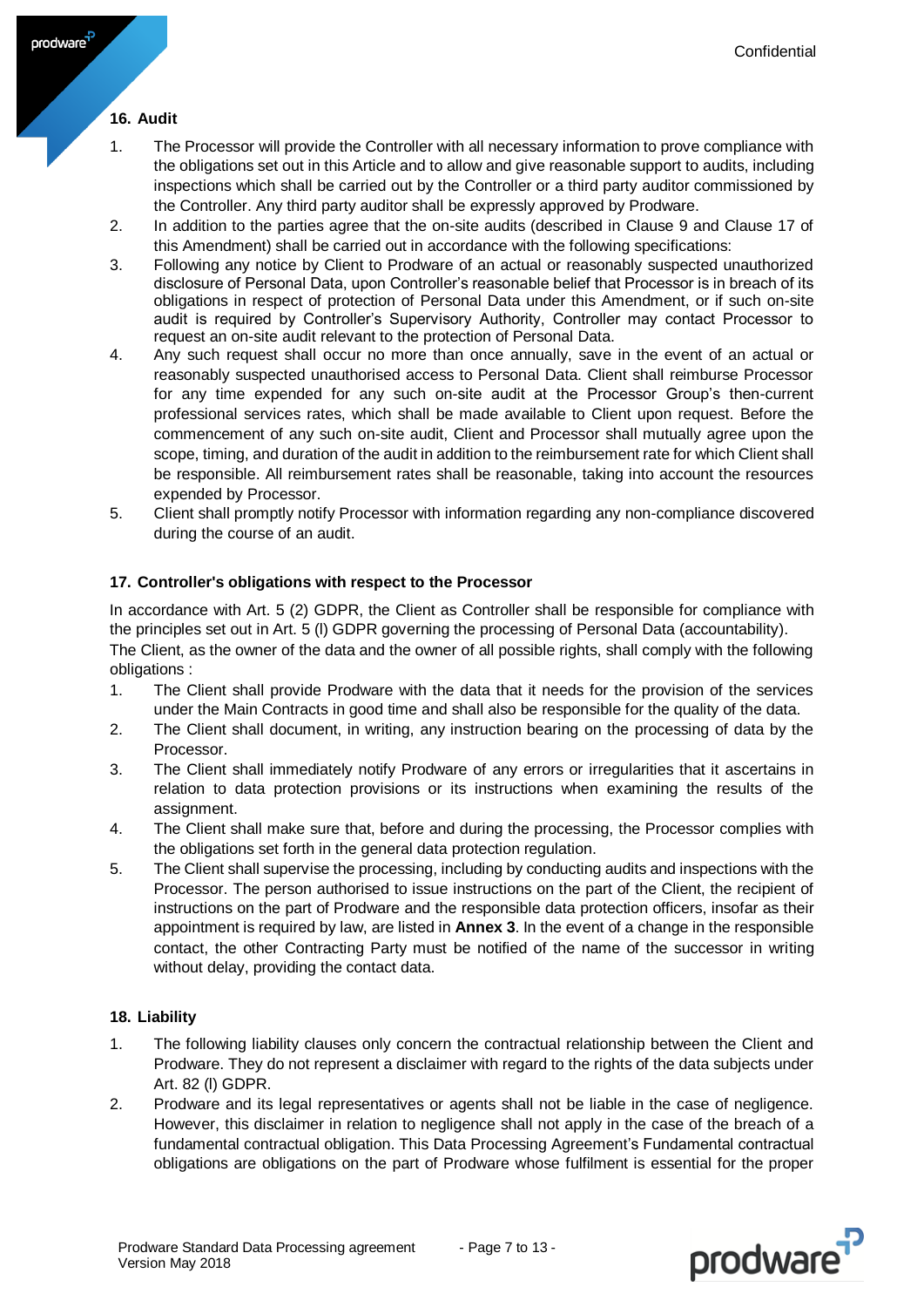prodware

performance of this Data Processing Agreement, and obligations whose breach would jeopardise the achievement of the contractual purpose as set in article 1 of the Data Processing Agreement.

- 3. If and to the extent that Prodware or its legal representatives and agents are liable for negligence, liability shall be limited to the direct damages in the case of damages to property and financial loss. Liability for indirect or non-consequential damages shall be excluded.
- 4. In any case, the amount of the compensation to be paid by if it is found to be liable, for all reasons taken together, may not exceed the total sum actually received by Prodware under the Main Contracts in the year in which the incident occurs.
- 5. In the event of loss or deterioration of Data or files of the Client, and if the destruction/deterioration observed is due to Prodware, its liability will be limited to the reinstallation of the last back-up done by the Client.
- 6. All the Client's claims for damages against Prodware shall become statute-barred two years after the event of damage. This shall not apply to claims in tort or due to an intentional infliction of damage.

### <span id="page-7-0"></span>**19. Erasure of data and return of data carriers**

At the end of the service bearing on the processing of such data, the Processor undertakes to: At the Parties' choosing:

1. destroy all personal data, or

prodware<sup>7</sup>

- 2. return all personal data to the Controller, or
- 3. return the personal data to another Processor designated by the Controller

Together with said return, all existing copies in the Processor's information systems must be destroyed. Once destroyed, if asked to do so by the Client's written request, the Processor shall demonstrate, in writing, that this destruction has taken place.

Documents that serve to corroborate due and contractually compliant data processing or statutory retention periods shall also be retained by Prodware even after termination of the Amendment pursuant to the relevant retention periods.

GDPR activities that requires additional Prodware services can be provided at the tariff conditions in effect at the time of the request.

#### <span id="page-7-1"></span>**20. Final provisions**

- 1. If individual provisions of this Amendment should be or become ineffective, this shall not affect its remaining provisions. The Parties undertake to replace the ineffective provisions with a legally valid provision that comes closest to the purpose of the ineffective provisions.
- 2. In the event of contradictions between this Amendment and any other agreements between the Parties, especially the Main Contracts, the provisions of this Amendment shall take precedence.
- 3. Ancillary agreements, amendments and additions to this Amendment must be made in writing. This also applies to the amendment of this requirement for written form.
- 4. This Amendment and all transactions carried out in performing this Amendment shall be governed by local law and, insofar as applicable, the General Data Protection Regulation.
- 5. The Parties agree to submit to the exclusive jurisdiction of the court of local jurisdiction any claim or dispute arising from this Amendment.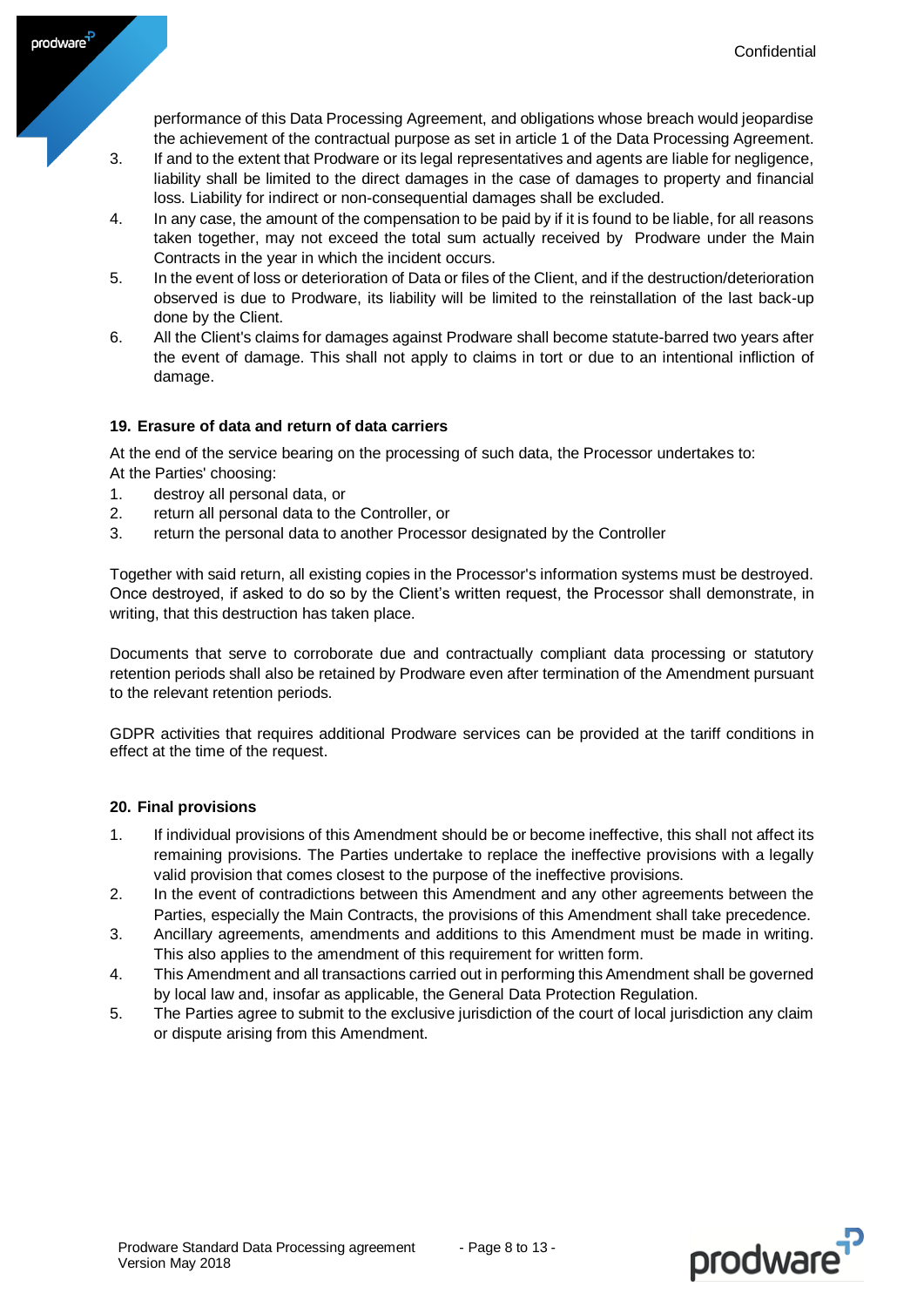### <span id="page-8-0"></span>**Annex 1: Personal data**

 $\mathsf{prodware}^\mathsf{P}$ 

Categories of personal data are:

- $\checkmark$  Civil status (identity, identification data, images, etc.)
- $\checkmark$  Personal life (lifestyle, family situation, etc.)
- $\checkmark$  Professional life (CV, vocational training, awards, etc.)
- $\checkmark$  Economic and financial information (income, financial situation, tax situation, etc.)
- $\checkmark$  Connection data (IP address, logs, etc.)
- $\checkmark$  Special categories of data: Social security number

Categories of data subjects

- $\checkmark$  The Client's customers/prospects
- $\checkmark$  The Client's employees
- $\checkmark$  The Client's suppliers/service providers
- $\checkmark$  The Client's candidates
- $\checkmark$  The Client's partners

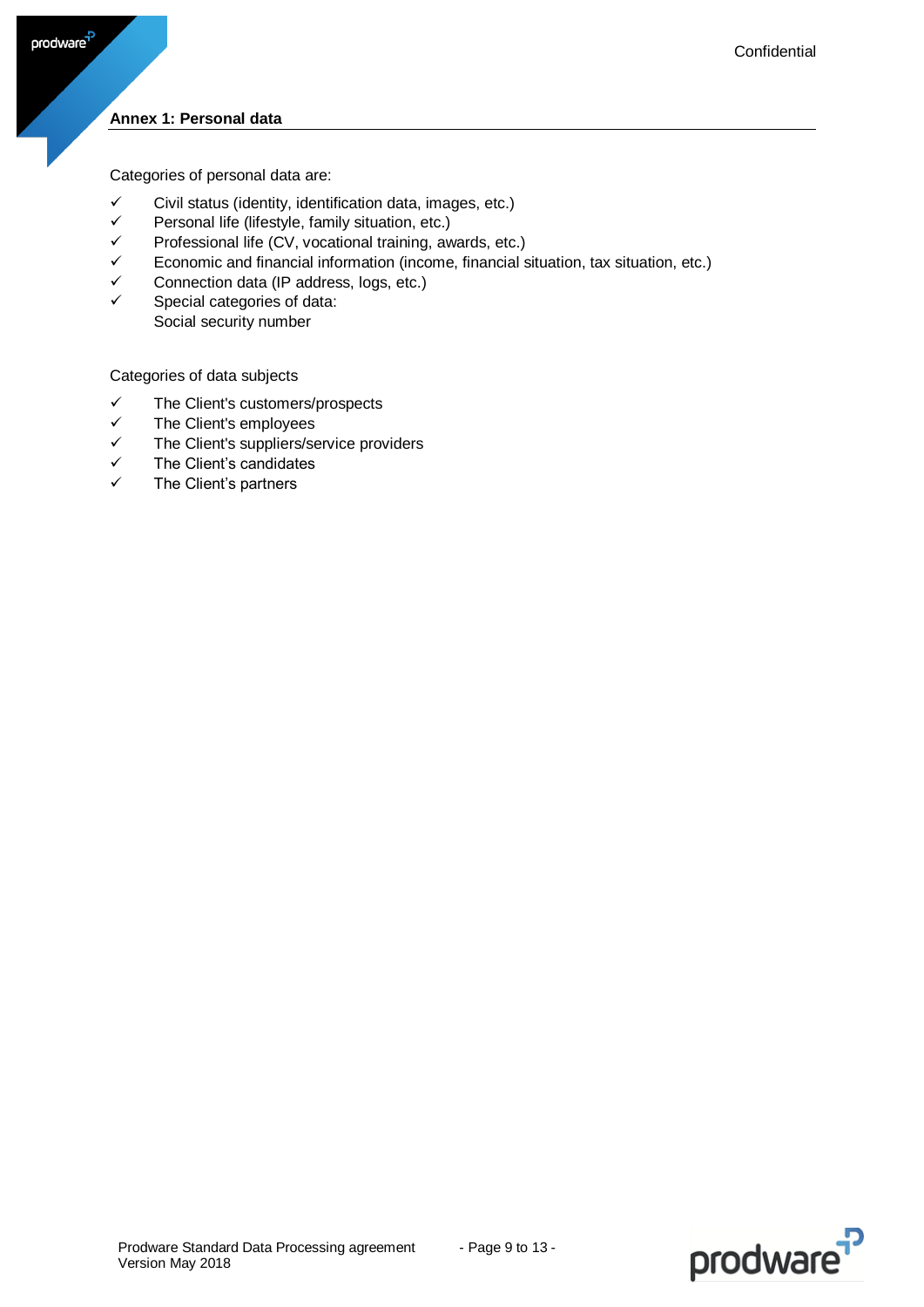### <span id="page-9-0"></span>**Annex 2: Technical and organisational measures In accordance with Art. 32 GDPR**

The contractor has implemented a comprehensive data backup concept that contains the necessary precautions in terms of construction, personnel, organisation and technology to ensure the safety of the objects and the data stock as well as undisturbed operation in an optimal manner.

The following technical and organisational measures have been taken:

a) Admission control:

Measures to prevent unauthorised persons from gaining access to the data processing equipment used to process personal data.

| Imple- | <b>Measure</b>                                                              |
|--------|-----------------------------------------------------------------------------|
| mented |                                                                             |
|        | Access control guidelines and regulations                                   |
| Y      | Security areas are clearly defined                                          |
|        | Appropriate implementation of measures to secure the buildings              |
|        | Appropriate implementation of measures to secure Datacenter Access          |
| v      | Security also outside working hours by alarm system and/or plant security   |
| v      | Access only for authorized persons (company employees and external persons) |
|        | Regulation for external parties                                             |
|        | Use of security badges                                                      |
|        | Key Management                                                              |
|        | Implementation of locks                                                     |
|        | External staff is accompanied by Prodware staff                             |

b) Access control:

Measures and procedures to prevent unauthorised persons from using the data processing equipment.

| Imple-<br>mented | <b>Measure</b>                                                                                                                                                 |
|------------------|----------------------------------------------------------------------------------------------------------------------------------------------------------------|
| Y                | Regulation of user authorizations (administration incl. assignment of rights, assignment of<br>special rights, revocation of authorizations, regular reviews). |
|                  | Password policy (secure passwords, regular changes, regular reviews).                                                                                          |
| Y                | Use of encryption routines for mobile data carriers (incl. notebooks, USB sticks)                                                                              |
| Y                | Remote user authentication (cryptographic techniques, hardware identification, VPN<br>solutions)                                                               |
| Y                | Obligation to maintain data secrecy in accordance with Art. 28 Para. 3 lit. b GDPR                                                                             |
| Y                | Role based authorization                                                                                                                                       |
|                  | Controlled destruction of data carriers                                                                                                                        |
|                  | Regular security audit                                                                                                                                         |

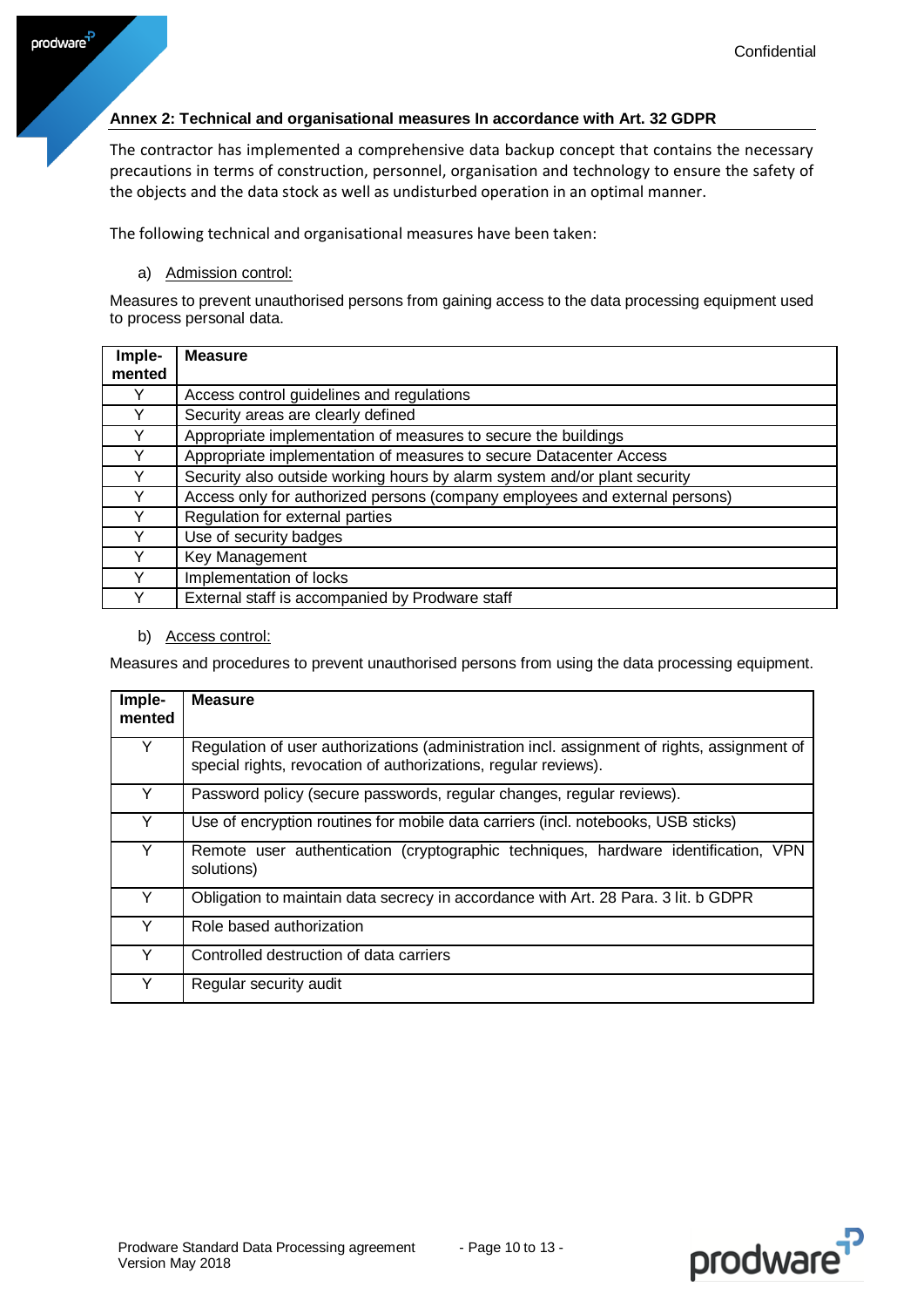### c) Access monitoring:

Measures to ensure that those authorised for data processing can only access the personal data subject to their access authorisation.

| Imple-<br>mented | <b>Measure</b>                                                                                  |
|------------------|-------------------------------------------------------------------------------------------------|
|                  | Control of access authorization (differentiated authorizations via profiles, roles, time limit) |
|                  | Provision of appropriate authentication technologies                                            |
|                  | Security Logs (ex: unsuccessful and successful authentication attempts).                        |
|                  | Guidelines for the pseudonymization/anonymization of personal data                              |

### d) Transfer control:

Measures to ensure that personal data cannot be read, copied, altered or removed without authorisation during electronic transmission, transport or storage on data carriers.

| Imple-<br>mented | <b>Measure</b>                                                |
|------------------|---------------------------------------------------------------|
|                  | Guidelines for the exchange of information of all kinds       |
|                  | Encryption during data transmission (network encryption, TLS) |
|                  | Logging during the transmission of data                       |
|                  | Method for detecting and protecting malware                   |
|                  | <b>Access Control</b>                                         |
|                  | Encryption of data carriers before transport                  |
|                  | Handover of data carriers to authorized persons only          |
|                  | Controlled destruction of data carriers                       |

#### e) Input control:

Measures to ensure authenticated entry of personal data.

| Imple-<br>mented | <b>Measure</b>                             |
|------------------|--------------------------------------------|
|                  | Acces control                              |
|                  | Data security policy                       |
|                  | Process, program and workflow organization |

#### f) Order control:

Measures to ensure that personal data processed on behalf of the controller can only be processed in accordance with the controller's instructions.

| Imple-<br>mented | <b>Measure</b>                                             |
|------------------|------------------------------------------------------------|
| v                | Contract in writing with determination of the instructions |
|                  | Formalized order placement                                 |
|                  | Careful selection of the subcontractor                     |
|                  | Monitoring the proper execution of the contract            |
|                  | Separation of duty                                         |



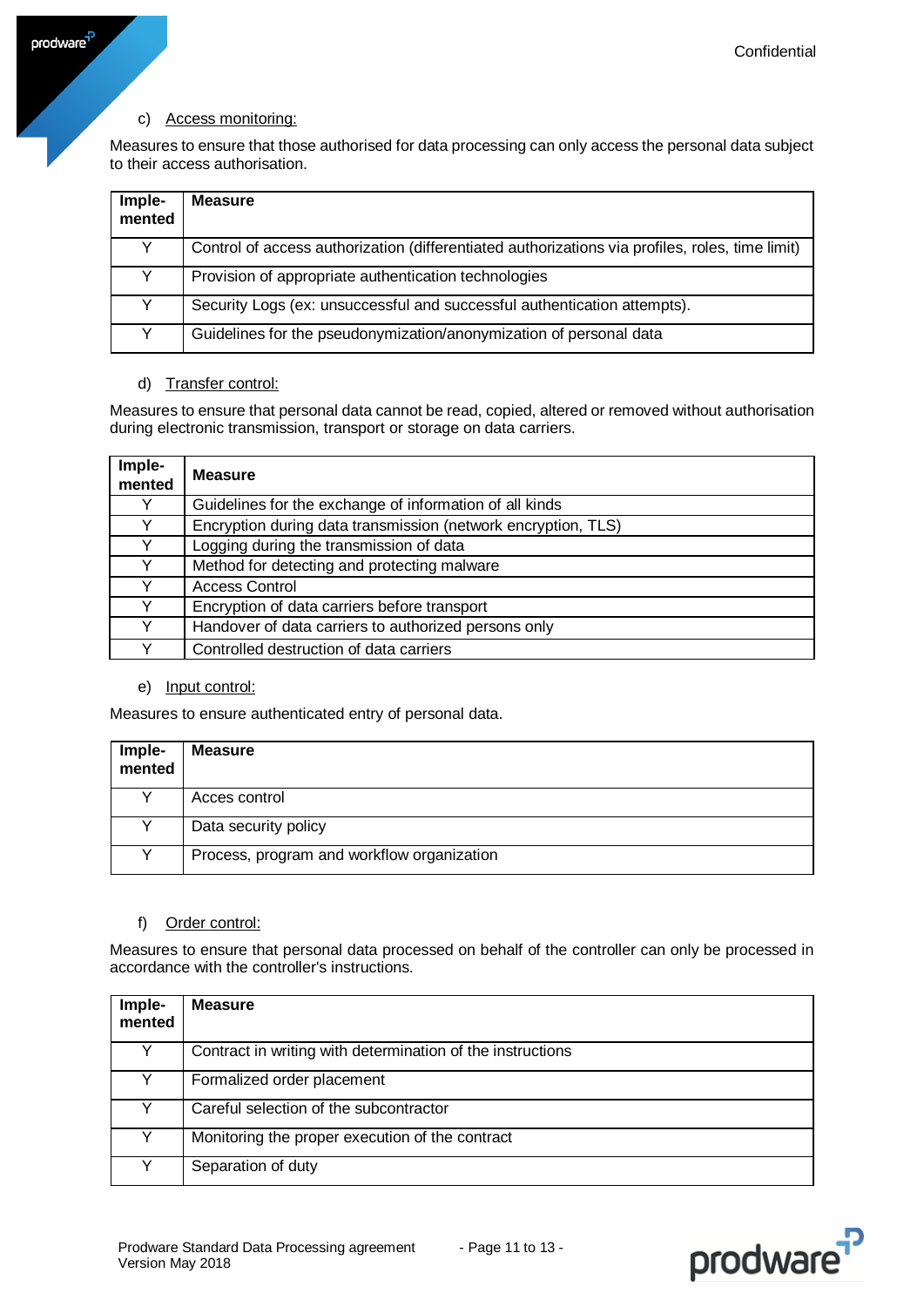# g) Availability control:

prodware<sup>-p</sup>

Measures to ensure that personal data is protected against accidental destruction or loss.

| Imple-<br>mented | <b>Measure</b>                                                                                        |
|------------------|-------------------------------------------------------------------------------------------------------|
| Y                | Controlled process to ensure business operations (BCM)/IT-SCM                                         |
| Y                | contingency plans                                                                                     |
| Y                | Regular back-ups according to backup plan                                                             |
|                  | Protection of systems against database failure, service level agreements with IT service<br>providers |
|                  | Mirroring of data according to the contract SLA                                                       |
|                  | Antivirus/Firewall                                                                                    |
|                  | Redundant hardware                                                                                    |

#### h) Separation control:

Measures to ensure that data collected for different purposes can be processed separately.

| Imple-<br>mented | <b>Measure</b>                |
|------------------|-------------------------------|
| v                | Client separation             |
| $\checkmark$     | <b>Functional separations</b> |

#### i) Procedures for periodic review and evaluation

Procedures for regular review, evaluation and evaluation of the effectiveness of technical and organisational measures

| Imple-<br>mented | <b>Measure</b>               |
|------------------|------------------------------|
|                  | Data Protection Management   |
|                  | Incident response management |